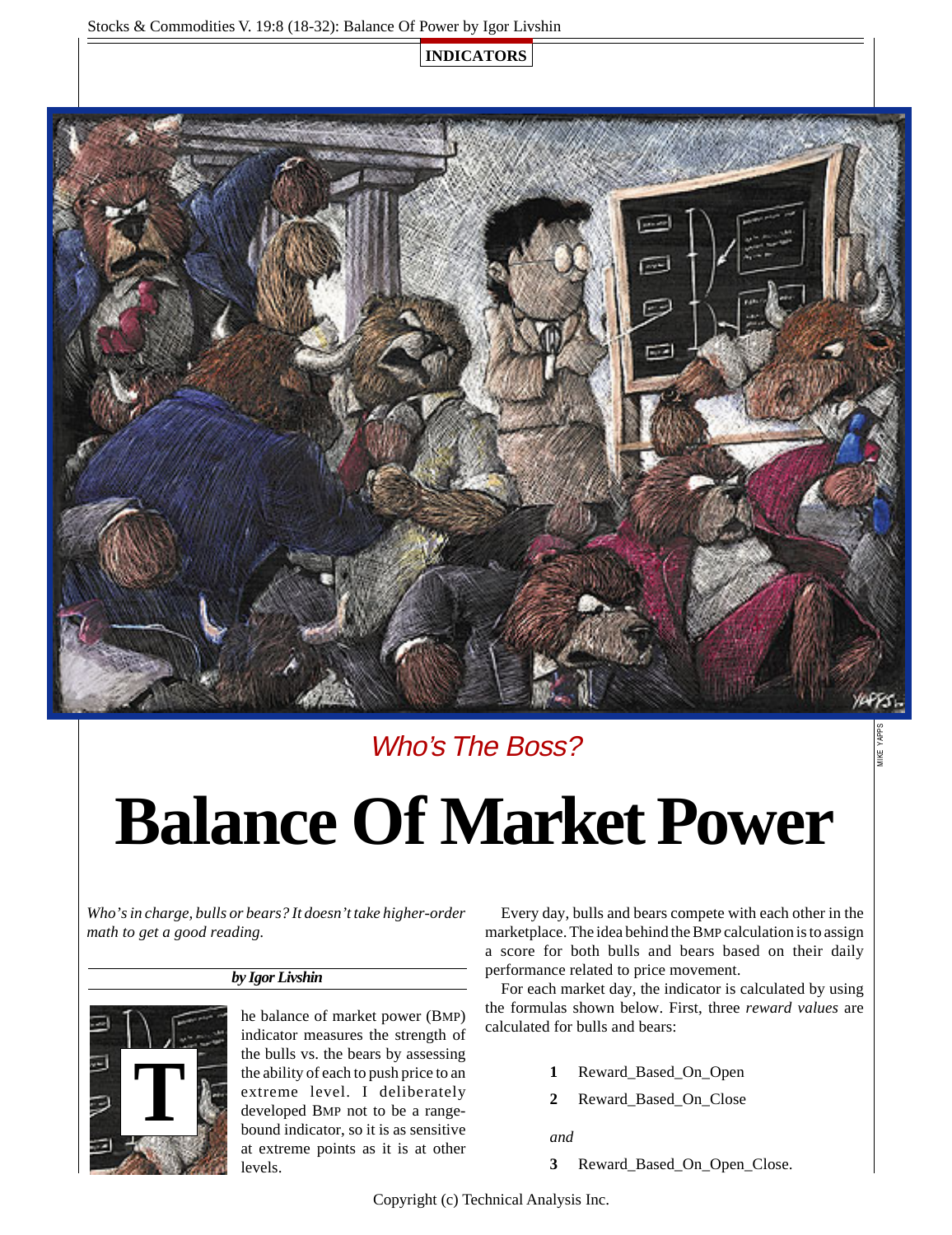Each reward is calculated relative to the full price movement for that day (HighPrice-LowPrice).

#### **REWARD BASED ON THE OPEN PRICE**

This value measures the ability of each competing group bulls and bears — to push the opening price in opposite directions (bulls up and bears down). The result of their efforts is registered by the high and low prices (Figure 1).

BullsRewardBasedOnOpen = (HighPrice - OpenPrice)/ (HighPrice - LowPrice)

BearsRewardBasedOnOpen = (OpenPrice - LowPrice)/ (HighPrice - LowPrice)

#### **REWARD BASED ON THE CLOSE PRICE**

This value measures the ability of each competing group (bulls and bears) to reach the closing price from opposite directions (bulls up from the low price and bears down from the high price). (See Figure 2.)

BullsRewardBasedOnClose = (ClosePrice - LowPrice)/ (HighPrice - LowPrice)

BearsRewardBasedOnClose = (HighPrice - ClosePrice)/ (HighPrice - LowPrice)

### **REWARD BASED ON OPEN-CLOSE**

How each market day finishes (up or down) bears a great psychological importance, so the winning group gets an extra score (Figure 3).

If ClosePrice > OpenPrice then BullsRewardBasedOnOpenClose = (ClosePrice - OpenPrice)/(HighPrice - LowPrice) BearsRewardBasedOnOpenClose = 0 Else BullsRewardBasedOnOpenClose = 0 BearsRewardBasedOnOpenClose = (OpenPrice -

ClosePrice)/(HighPrice - LowPrice)

Once the rewards for both sides are calculated, the total daily reward is calculated for both bulls and bears.

BullsRewardDaily = (BullsRewardBasedOnOpen + BullsRewardBasedOnClose + BullsRewardBasedOnOpenClose) / 3

BearsRewardDaily = (BearsRewardBasedOnOpen + BearsRewardBasedOnClose + BearsRewardBasedOnOpenClose) / 3

Finally, the balance of market power indicator is calculated as the difference between bulls' and bears' daily rewards.

BalanceOfMarketPower = BullsRewardDaily - BearsRewardDaily

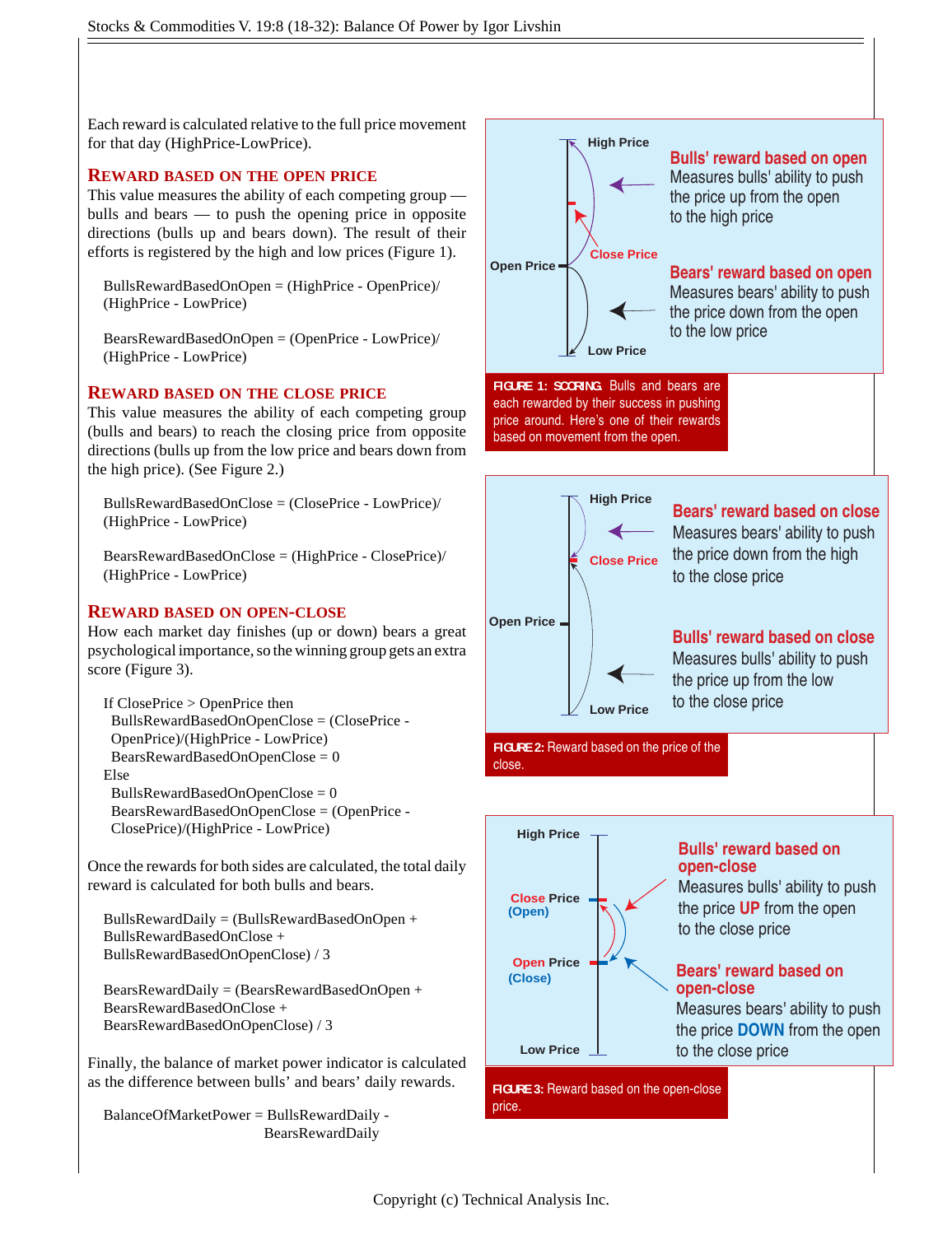**FIGURE 4: BMP.**Once charted, BMP tends to make sharply defined reversals that help pinpoint support and resistance.

(See sidebar "Calculating BMP in a spreadsheet" on page 30 for an example on how to calculate the BMP in Excel.)

## **USAGE**

For daily charts, I typically plot a 14-day moving average of the balance of power indicator, though the number of periods varies depending on the nature of the market and the time frame.

Unlike many indicators, BMP typically does not meander at extreme levels but rather forms *v*-shaped tops and bottoms. Therefore, when BMP is getting close to a well-established level where its tops or bottoms previously found resistance or support, the odds of a price reversal are high. The price and the BMP indicator can continue advancing or declining beyond these points, but the likelihood is much less and the risk is much higher.

Like many oscillators, BMP supports price divergence, trends, and overbought–oversold levels. BMP also helps to determine the market trend. Figure 4 shows the

![](_page_2_Figure_7.jpeg)

![](_page_2_Figure_8.jpeg)

![](_page_2_Figure_9.jpeg)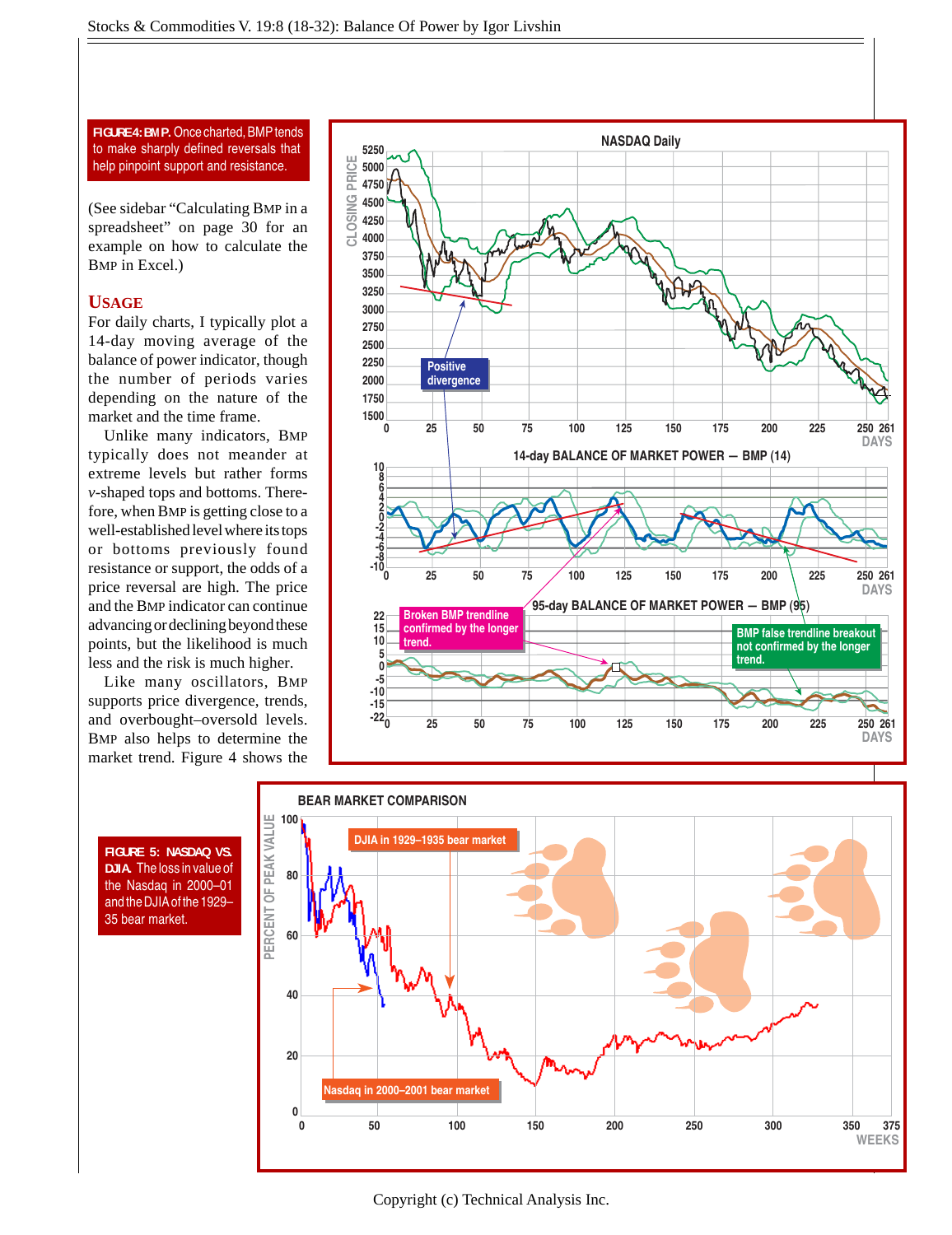|                | $\mathbf{A}$ | B    | $\mathcal{C}$ | D   | E     | F        | G        | H        | I        | J        | K        | L         | M          |
|----------------|--------------|------|---------------|-----|-------|----------|----------|----------|----------|----------|----------|-----------|------------|
|                |              |      |               |     |       |          |          |          |          | Bull's   | Bear's   |           |            |
|                |              |      |               |     |       | Bull's   | Bear's   | Bull's   | Bear's   | score    | score    |           |            |
|                |              |      |               |     |       | score    | score    | score    | score    | based on | based on | Raw       | 14-day     |
|                |              |      |               |     |       | based on | based on | based on | based on | open to  | open to  | balance   | average    |
|                | Date         | Open | High          | Low | Close | open     | open     | close    | close    | close    | close    | of power  | <b>BMP</b> |
| $rac{2}{3}$    | 9/7/98       | 100  | 101           | 99  | 100   | 0.5000   | 0.5000   | 0.5000   | 0.5000   | 0.0000   | 0.0000   | 0.0000    |            |
|                | 9/8/98       | 114  | 116           | 107 | 107   | 0.2222   | 0.7778   | 0.0000   | 1.0000   | 0.0000   | 0.7778   | $-0.7778$ |            |
| $\overline{4}$ | 9/9/98       | 115  | 115           | 113 | 113   | 0.0000   | 1.0000   | 0.0000   | 1.0000   | 0.0000   | 1.0000   | $-1.0000$ |            |
| 5              | 9/10/98      | 116  | 117           | 116 | 117   | 1.0000   | 0.0000   | 1.0000   | 0.0000   | 1.0000   | 0.0000   | 1.0000    |            |
| 6              | 9/11/98      | 115  | 122           | 113 | 118   | 0.7778   | 0.2222   | 0.5556   | 0.4444   | 0.3333   | 0.0000   | 0.3333    |            |
| 7              | 9/14/98      | 114  | 119           | 109 | 118   | 0.5000   | 0.5000   | 0.9000   | 0.1000   | 0.4000   | 0.0000   | 0.4000    |            |
| $\,8\,$        | 9/15/98      | 118  | 122           | 112 | 115   | 0.4000   | 0.6000   | 0.3000   | 0.7000   | 0.0000   | 0.3000   | $-0.3000$ |            |
| 9              | 9/16/98      | 113  | 114           | 108 | 112   | 0.1667   | 0.8333   | 0.6667   | 0.3333   | 0.0000   | 0.1667   | $-0.1667$ |            |
| 10             | 9/17/98      | 109  | 119           | 108 | 110   | 0.9091   | 0.0909   | 0.1818   | 0.8182   | 0.0909   | 0.0000   | 0.0909    |            |
| 11             | 9/18/98      | 112  | 117           | 106 | 109   | 0.4545   | 0.5455   | 0.2727   | 0.7273   | 0.0000   | 0.2727   | $-0.2727$ |            |
| 12             | 9/21/98      | 119  | 121           | 101 | 111   | 0.1000   | 0.9000   | 0.5000   | 0.5000   | 0.0000   | 0.4000   | $-0.4000$ |            |
| 13             | 9/22/98      | 123  | 125           | 108 | 115   | 0.1176   | 0.8824   | 0.4118   | 0.5882   | 0.0000   | 0.4706   | $-0.4706$ |            |
| 14             | 9/23/98      | 118  | 125           | 117 | 121   | 0.8750   | 0.1250   | 0.5000   | 0.5000   | 0.3750   | 0.0000   | 0.3750    |            |
| 15             | 9/24/98      | 130  | 130           | 116 | 127   | 0.0000   | 1.0000   | 0.7857   | 0.2143   | 0.0000   | 0.2143   | $-0.2143$ | $-0.1002$  |
| 16             | 9/25/98      | 120  | 141           | 119 | 132   | 0.9545   | 0.0455   | 0.5909   | 0.4091   | 0.5455   | 0.0000   | 0.5455    | $-0.0612$  |
| 17             | 9/28/98      | 133  | 138           | 132 | 135   | 0.8333   | 0.1667   | 0.5000   | 0.5000   | 0.3333   | 0.0000   | 0.3333    | 0.0181     |
| 18             | 9/29/98      | 146  | 149           | 129 | 136   | 0.1500   | 0.8500   | 0.3500   | 0.6500   | 0.0000   | 0.5000   | $-0.5000$ | 0.0538     |
| 19             | 9/30/98      | 139  | 147           | 134 | 135   | 0.6154   | 0.3846   | 0.0769   | 0.9231   | 0.0000   | 0.3077   | $-0.3077$ | -0.0396    |
| 20             | 10/1/98      | 139  | 139           | 128 | 131   | 0.0000   | 1.0000   | 0.2727   | 0.7273   | 0.0000   | 0.7273   | $-0.7273$ | $-0.1153$  |
| 21             | 10/2/98      | 134  | 136           | 125 | 126   | 0.1818   | 0.8182   | 0.0909   | 0.9091   | 0.0000   | 0.7273   | $-0.7273$ | -0.1958    |
| $22\,$         | 10/5/98      | 119  | 121           | 117 | 121   | 0.5000   | 0.5000   | 1.0000   | 0.0000   | 0.5000   | 0.0000   | 0.5000    | $-0.1387$  |

**SIDEBAR FIGURE 1: BALANCE OF MARKET POWER (BMP).** Computing the balance of market power isn't complicated, but it does take up space!

**CALCULATING BMP IN A SPREADSHEET**

To compute balance of market power in a spreadsheet, we've used Excel as an example (Sidebar Figure 1). Most other spreadsheets can translate Excel code into their own formats. Begin by importing the data (for plotting purposes), open, high, low, and close as shown. Then, place this code in cell F2 :

=(C2-B2)/(C2-D2)

Then enter the following code in these cells :

G2=(B2-D2)/(C2-D2) H2=(E2-D2)/(C2-D2) I2=(C2-E2)/(C2-D2) J2=IF(E2>B2,(E2-B2)/(C2-D2),0) K2=IF(B2>E2,(B2-E2)/(C2-D2),0) L2=(F2+H2+J2)/3-(G2+I2+K2)/3 M15=AVERAGE(L2:L15)

Copy all these cells down to the end of the price data and you're done. Sidebar Figure 2 displays a typical output, showing BMP's leading behavior in the S&C standard price series.—I.L.

![](_page_3_Figure_9.jpeg)

**SIDEBAR FIGURE 2: BMP AND THE S&C STANDARD PRICE SERIES.** When BMP abruptly shifts from one far side of zero to another, it's a clear sign that control has passed from bears to bulls or vice versa. This can presage extended periods of advance or decline.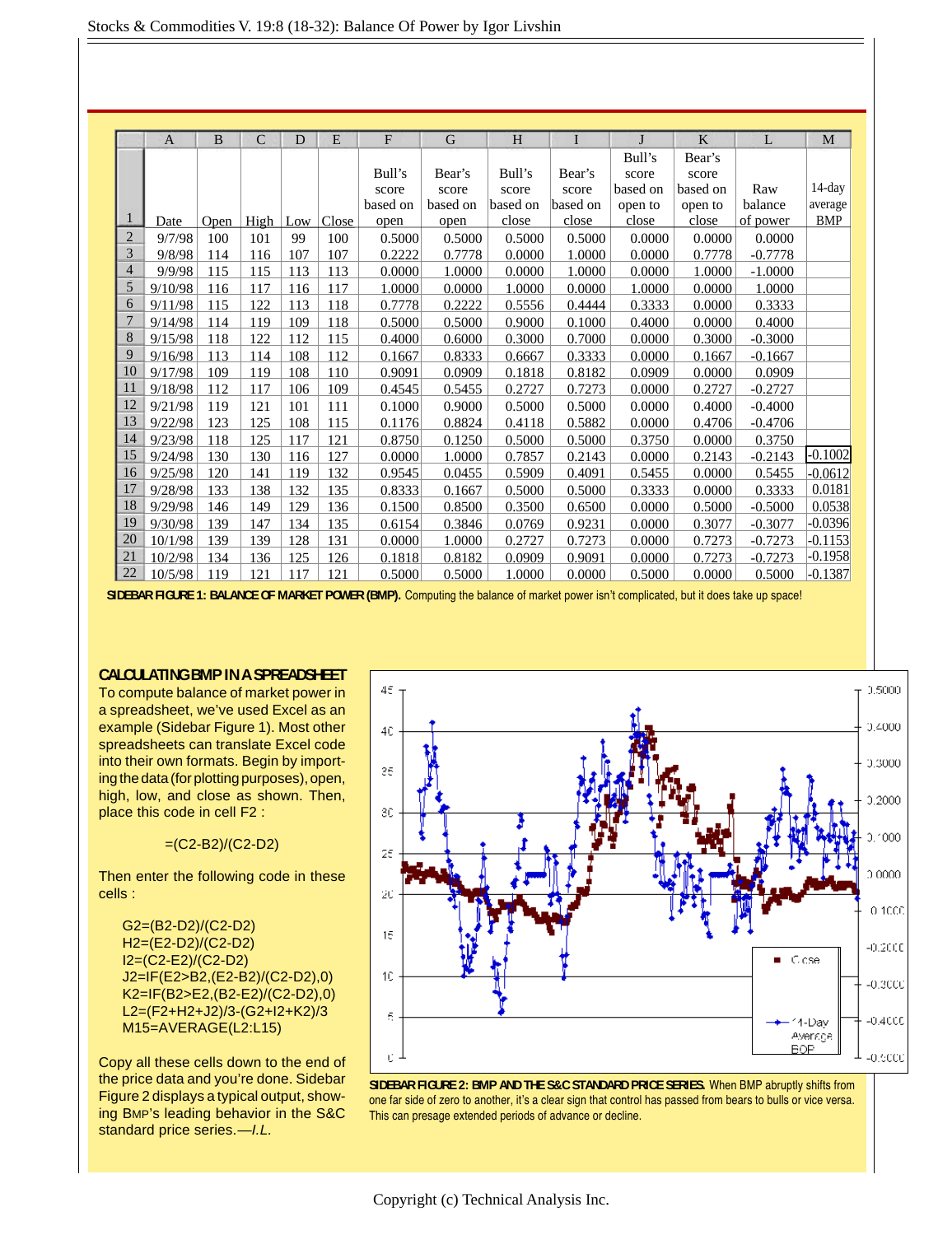Nasdaq daily chart with an attached 14-day BMP (short-term) and 95-day BMP (intermediate-term).

One of the most important properties of BMP is the level at which it clusters its tops and bottoms. During the bull market, its tops often reach the upper level and never reach the bottom level. During the bear market, the picture is reversed.

As with other oscillators, BMP measures the velocity of the price trend. The BMP trends are less sustainable than the price trend — simply because it is more difficult to maintain the same velocity of the trend than the trend itself. Thus, when the BMP trend changes its direction, the price can continue to advance but at a slower speed. Therefore, a change in the BMP trend serves as a warning signal and should be confirmed by a change in the price trend.

#### **FOR FUN**

Figure 5 compares the Dow Jones Industrial Average (DJIA) of the market crash of 1929 against the Nasdaq losses between

**FIGURE 6: BREAKOUT.** Once the 1929 DJIA had descended to the point where the BMP broke out, it signaled the recovery that followed.

March 2000 and March 2001. The chart shows the Nasdaq managed to lose more than 60% of its value in 12 months, which was 1.75 times faster than the DJIA declined in 1929. In 1929, it took the DJIA 21 months to lose the same percentage relative to its top value.

How about comparing the BMP indicator reading at the bottom of 1929 with the BMP reading for the current Nasdaq market? Figure 6 shows a weekly DJIA chart (1929–35) with two calculated BMP indicators (measuring 14 weeks and 52 weeks, respectively).

The BMP is compressed between the two intersecting trendlines† that form a descending triangle. Close to the apex, BMP breaks up out of the pattern.

For the sake of comparison, Figure 7 shows the current Nasdaq chart built under similar conditions. Unfortunately, I can see nothing that resembles the bottom of 1929–35: Neither price nor BMP trendlines break out, nor positive divergence, and the BMP top does not reach a level seen during the bear

![](_page_4_Figure_11.jpeg)